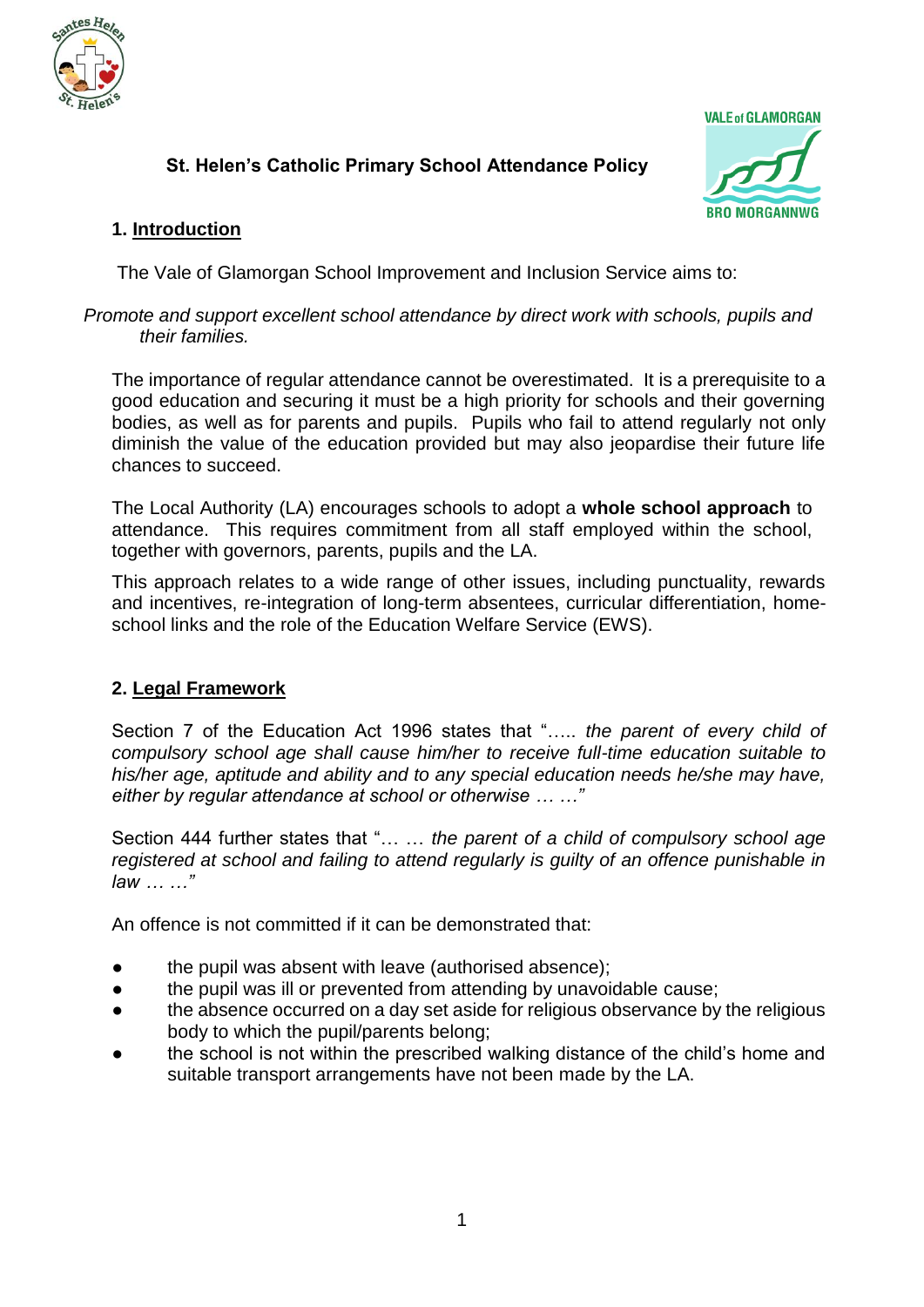

#### **The Act also places a legal obligation on:**

- the LA to provide and enforce attendance;
- the schools to register attendance and notify the LA of a child's absence from school. (Welsh Assembly circular 47/2006) and the Education (Pupil Registration) (Wales) Regulations 2010.

#### **The Legislative Framework:**

The following legislation, guidelines and documents underpin this policy:

- Education Act 1996;
- Children Act 1989;
- Children Act 2004:
- Education and Inspections Act 2006;
- SEN Code of Practice for Wales 2004;
- The Learning Country and Learning Country II: Vision into Action, WAG (2006);
- **School Effectiveness Framework:**
- The National Model for School Improvement;
- National Service Framework for Children, Young People and Maternity Services in Wales, WAG (2005);
- Children and Young People's Workforce Development Strategy;
- Behaving and Attending: Action Plan Responding to the National Behaviour and Attendance Review, WAG (2009);
- Inclusion and Pupil Support, WAG Circular 47/2006 ;
- Exclusion from Schools and Pupil Referral Units, WAG Circular 001/2004;
- Improving Attendance 2006, Estyn:
- Education (Admission of Looked After Children) (Wales) Regulations 2009 ;
- The Education (Penalty Notices) (Wales) Regulations 2013;
- Right of the Children and Young Persons (Wales) Measure 2011;
- United Nations Convention on the Rights of a Child (the right to an education);
- Services for children and young people with emotional and mental health needs, Wales Audit Office and Healthcare Inspectorate Wales, 2009

# **Definitions**

- a) Compulsory school age Under Section 8 of the Education Act 1996, children and young people should attend school from the start of the first term commencing after their fifth birthday. The end of term dates are 31 March, 31 August and 31 December. A young person ceases to be of compulsory school age on the last Friday in June of the school year in which they have their 16th birthday.
- b) The definition of 'parent' is set out in section 576 of the Education Act 1996 and includes: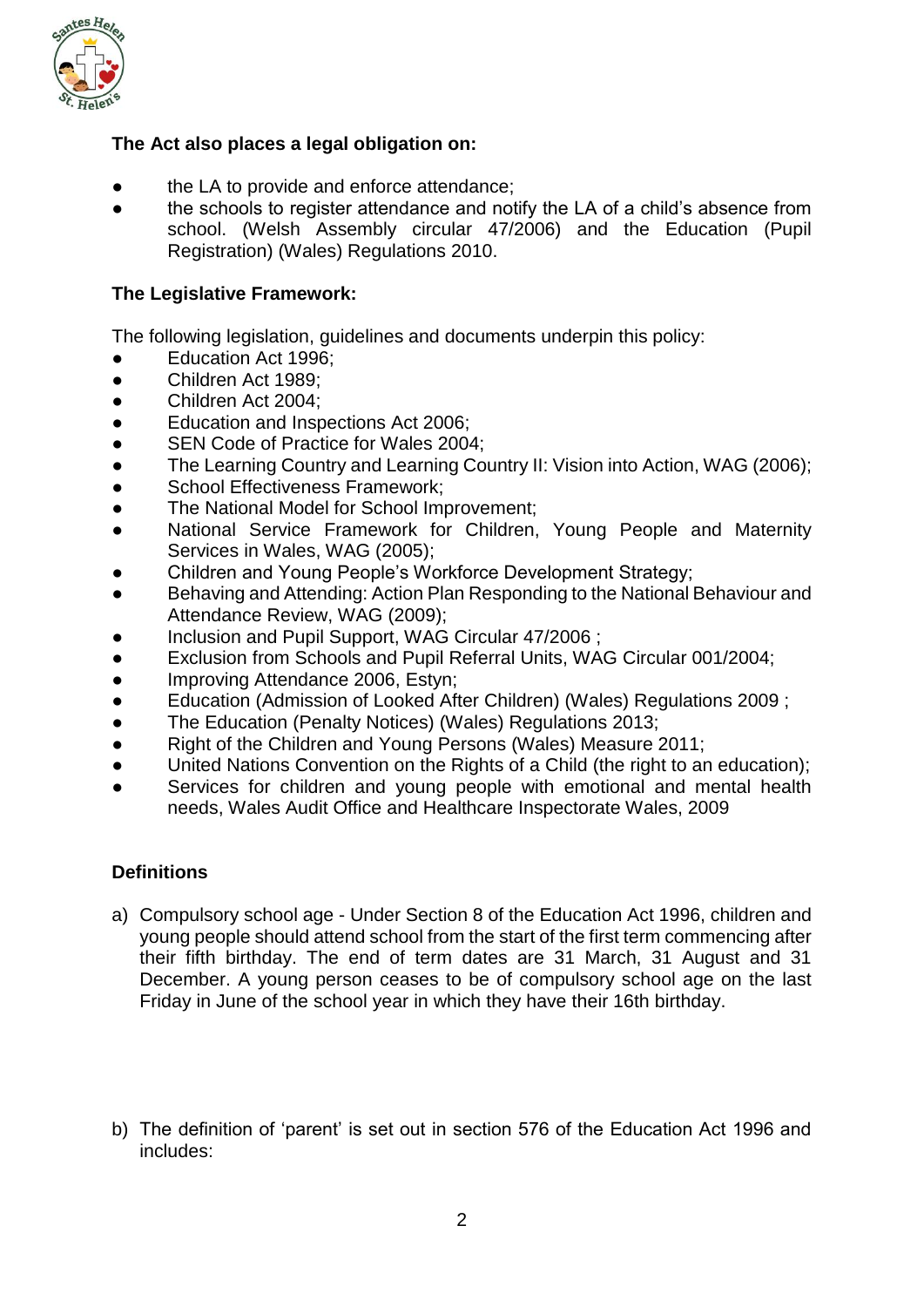

- i. all natural parents, whether they are married or not;
- ii. any person who, although not a natural parent, has parental responsibility (as defined in the Children Act 1989) for a child or young person; and
- iii. any person who, although not a natural parent, has care of a child or young person.
- c) Having care of a child or young person means that a person with whom the child lives and who looks after the child, irrespective of what their relationship is with the child, is considered to be a parent in education law.
- d) Walking Distance As defined by Section 3 of the Learner Travel (Wales) Measure 2008:
	- i. in relation to a primary school aged child receiving education at a maintained school, a non-maintained special school, a Pupil Referral Unit or independent school named in a statement maintained for the child, means two miles (3.218688 kilometres), and
	- ii. in relation to a secondary school aged child receiving education at a maintained school, a non-maintained special school, a Pupil Referral Unit or independent school named in a statement maintained for the child, means three miles (4.828032 kilometres).

In each case measured by the nearest available route which is safe to walk either escorted or unescorted.

e) Full-time education - Inclusion and Pupil Support 47/2006 defines full time education as:

Key Stage 1: 21 hours Key Stage 2: 23.5 hours Key Stage 3 / 4 (Including Year 10 only): 24 hours Key Stage 4 (Year 11): 25 hours

#### 3. **School Attendance Register**

Schools are required under The Education (Pupil Registration) (Wales) Regulations 2010, to take an attendance register twice a day; at the start of the morning session and once during the afternoon session. The register may be requested in a court of law as evidence in a prosecution for non-attendance. It may also contribute information to pupils' end-of-term reports, records of achievement and leavers' references. An accurate and consistent registration system is crucial if poor attendance and punctuality within a school are to be tackled. It is vital that pupils are aware that registration is a significant part of the school day.

All staff involved with the registration process should be made aware that the law is specific regarding the keeping of registers. Marking and keeping the register is of the utmost importance.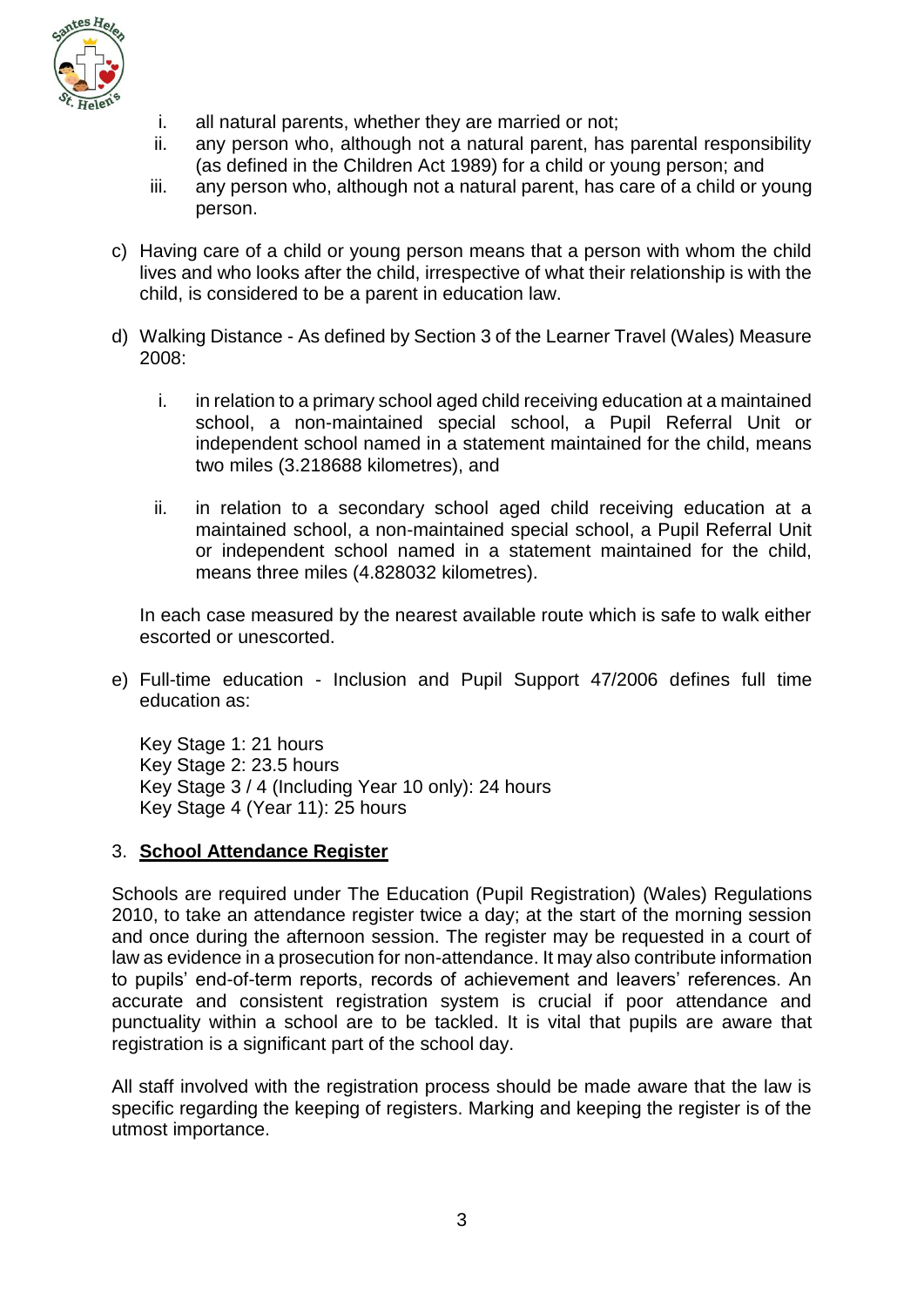

Unauthorised absence is absence without approval from an authorised representative of the school and includes all unexplained absences. The decision taken by the school to give or withhold authorisation for an absence is a critical factor in determining the local authority's decision to prosecute parents as prosecution is only possible for unauthorised absences. There will be occasions when the school may authorise a pupil's absence and hence no offence is deemed to have been committed.

It is important that schools exercise caution in the authorisation of absence. If they are suspicious of the explanation given by parents, the absence should be further investigated and left unauthorised until the matter has been clarified to the satisfaction of the school. The decision taken by the school to authorise absence or not, is of critical importance in determining the level of involvement of the EWS. If the school has authorised a pupil's absence they have, in effect, given leave, therefore there is no case in law for the parents to answer.

It should be noted that it is an offence not to maintain accurate registers. Detailed guidance on attendance codes (revised 2010) can be found in Annex 4i in the Pupil Support Guidance Document

# 4. **School Attendance Policy**

Schools are encouraged to develop a whole school policy on attendance in discussion with staff, governors, parents and pupils taking account of Assembly Government guidance on Inclusion and Pupil Support and good practice identified by the local authority. The Callio Model is the Authority's preferred approach for schools. This policy should:

- give a high priority to attendance and punctuality;
- ensure compliance with all statutory requirements;
- ensure that clear information is regularly communicated to parents and pupils;
- collect and make effective and constructive use of attendance data;
- provide clear guidance to staff on the process of registration and on such connected issues as the appropriate categorisation of absence;
- contain clear procedures to identify and follow up all absence and lateness;
- recognise the importance of early intervention;
- make provision for first-day of absence contact;
- monitor post-registration truancy through the taking of class registers and spot checks;
- be alert to critical times (e.g. Key Stage 2/3 transfer);
- identify a range of strategies to deal with absenteeism / lateness;
- provide for a clear and unambiguous hierarchy of sanctions;
- develop attendance incentive schemes which recognise pupils' attendance achievements;
- consider the setting of targets for individuals, classes, year groups, etc.;
- establish procedures for identifying and reintegrating long-term absentees;
- provide for regular structured meetings between school staff and the EWO
- ensure that reasonable steps are taken by the school before an appropriate referral is made to the EWO;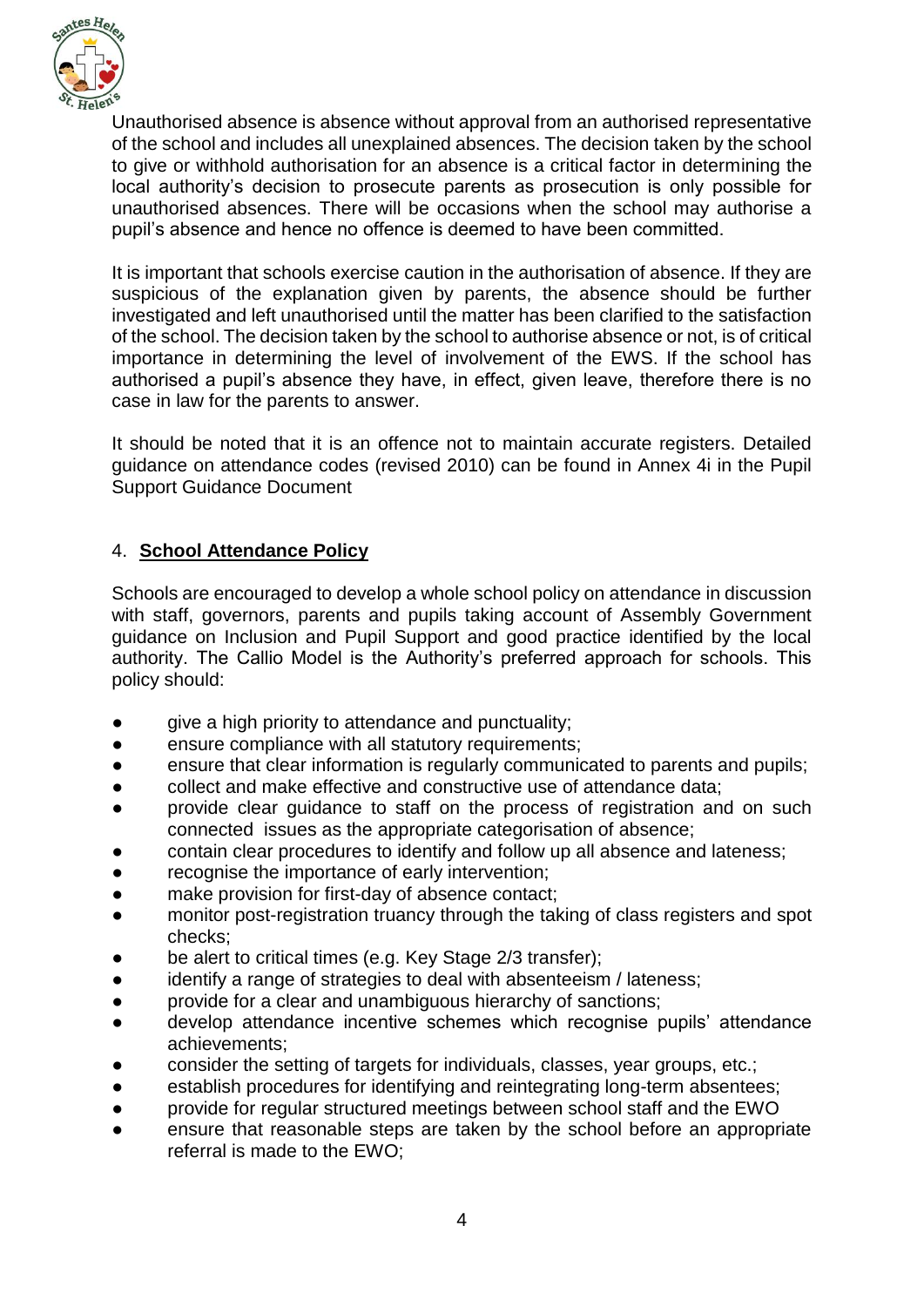

- stress to parents the importance of continuity of learning, particularly in relation to requests for family holidays during term-time which will only be considered in exceptional and extenuating family circumstances; See Family Holidays during Term Time
- use opportunities such as parents' evenings and the school prospectus / brochure to remind parents of the school policy on attendance;
- involve governors;
- identify a key senior member of staff with overall responsibility for attendance;
- ensure that good practice is identified and disseminated;
- be regularly monitored and reviewed; and
- take steps to create a culture which encourages attendance, addressing school based causes of poor attendance such as bullying, racism, the curriculum, etc.

#### 5. **Absence**

It is important to emphasise that there are two different types of absence, **authorised** and **unauthorised**, and that unauthorised absence is perceived as truancy which could ultimately result in the Education Welfare Service (EWS) having to prosecute parents for the non school attendance of their child/ren.

Parents should be reminded that **it is only the head teacher who may decide whether an absence is to be authorised or unauthorised**. Parents should also be made aware that a letter does not in itself authorise an absence, only the school's acceptance of the explanation offered by the letter authorises the absence. It is important to clarify precisely what constitutes authorised or unauthorised absence. Examples of authorised absence include:

- **Sickness**
- Unavoidable medical/dental appointments
- Days of religious observance
- Exceptional family circumstances, such as bereavement

# **Authorised Absence**

Only a Head teacher can authorise an absence. Parents and the LA do not have the power to authorise absences.

The key points head teachers should consider when deciding to authorise absence are:

- It is a legal requirement that registered pupils of compulsory school age attend school regularly and punctually;
- Schools are not obliged to accept a parental explanation for pupil absence where there is doubt as to the validity of that explanation;
- Parents should be aware that only the head teacher has the right to agree to a pupil's absence for family holidays in term time. Each application for leave should be considered in view of the specific circumstances of the family ;
- Schools should always expect regular and punctual attendance, even when the school is aware of family difficulties;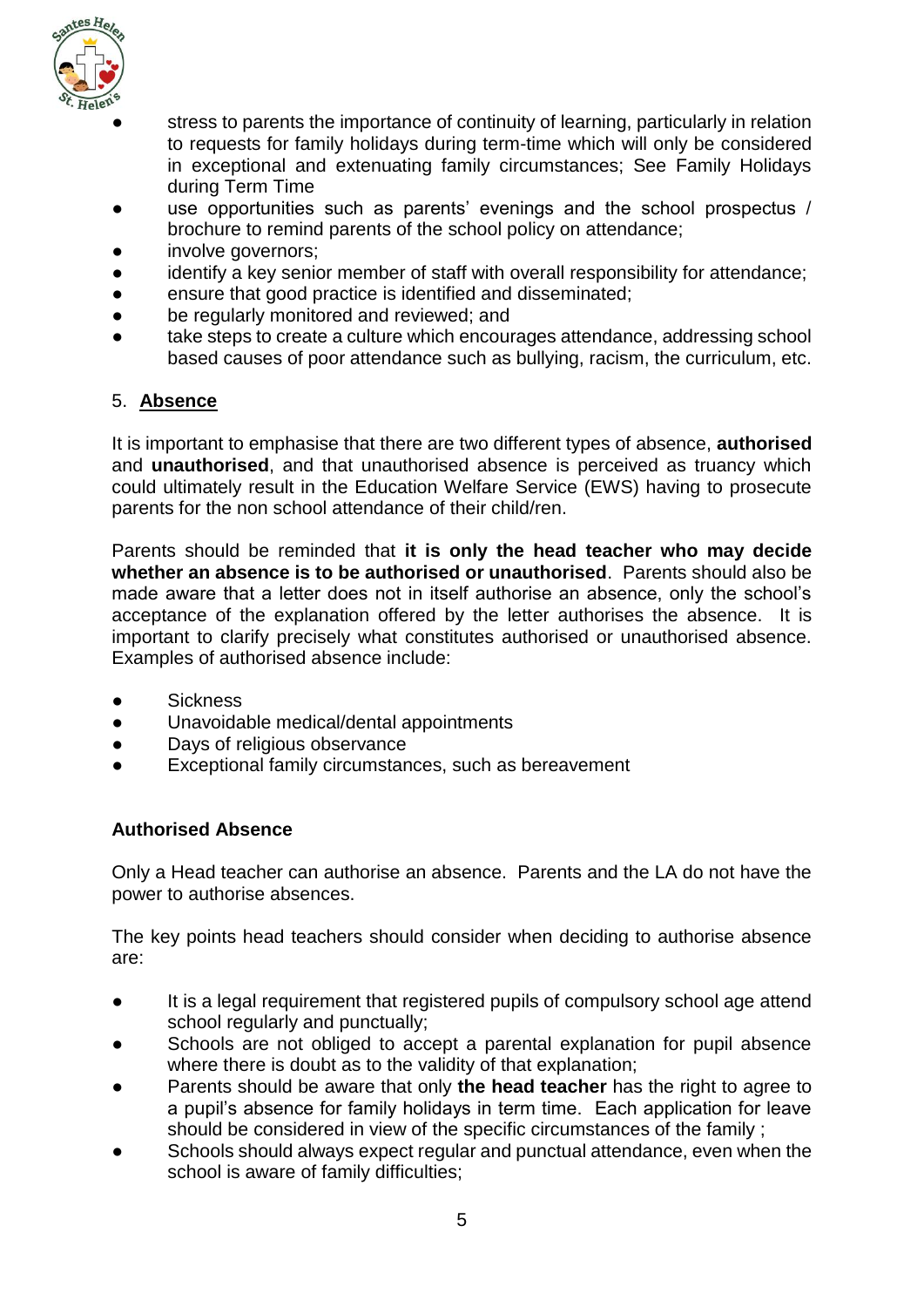

- An explanation is required for every absence. If one is not forthcoming the absence will be treated as unauthorised;
- Where absence is authorised, schools should remain vigilant to emerging patterns of non-attendance;
- Lateness should be actively discouraged and persistent lateness treated in the same way as irregular attendance.

#### **Unauthorised Absence**

Unauthorised absence is absence without approval from the head teacher of the school and includes all unexplained absences. Thus, the decision taken by the head teacher to give, or withhold, authorisation for an absence, is critical in determining the LA's approach to any attendance case; for if a child's absence is approved by the Head teacher, for whatever reasons, no offence is deemed to have been committed and the EWS cannot consider prosecuting parents.

If schools are suspicious of the explanation given by parents, the absence should be recorded as unauthorised until further investigations have clarified the circumstances to the satisfaction of the school.

# 6. **The Role of Parents**

- Parents and guardians have a duty to ensure that their child of compulsory school age receives suitable full-time education (Education Act 1996, Section 7) suitable to his/her age, ability and aptitude and any special educational needs s/he may have
- They are responsible for ensuring their child arrives at school on time
- They should ensure that their child stays at school for the day unless alternative arrangements are made
- Parents and guardians are responsible for informing schools of the reason for their child's absence as soon as possible, preferably on the first day of absence
- Parents may allow their child to be absent from school:
	- i. with the permission of the head teacher for a day of religious observance;
	- ii. because they live beyond the statutory walking distance and no transport has been provided by the LA (unless the parent has chosen a school outside the prescribed catchment area);
	- iii. because he or she is prevented from attending school by an unavoidable cause directly affecting the pupil (e.g. illness).
- Parents are discouraged from taking their child out of school for holidays, even though head teachers may authorise up to 10 days per academic year;
- They are encouraged to see themselves as partners with schools in the education of their children.

# **Parentally Condoned Absence**

Parentally condoned absence is more difficult to identify than any other form. If there is reason to doubt that the explanation offered about a particular absence is genuine, the absence should be treated as unauthorised. Since all absences are to be treated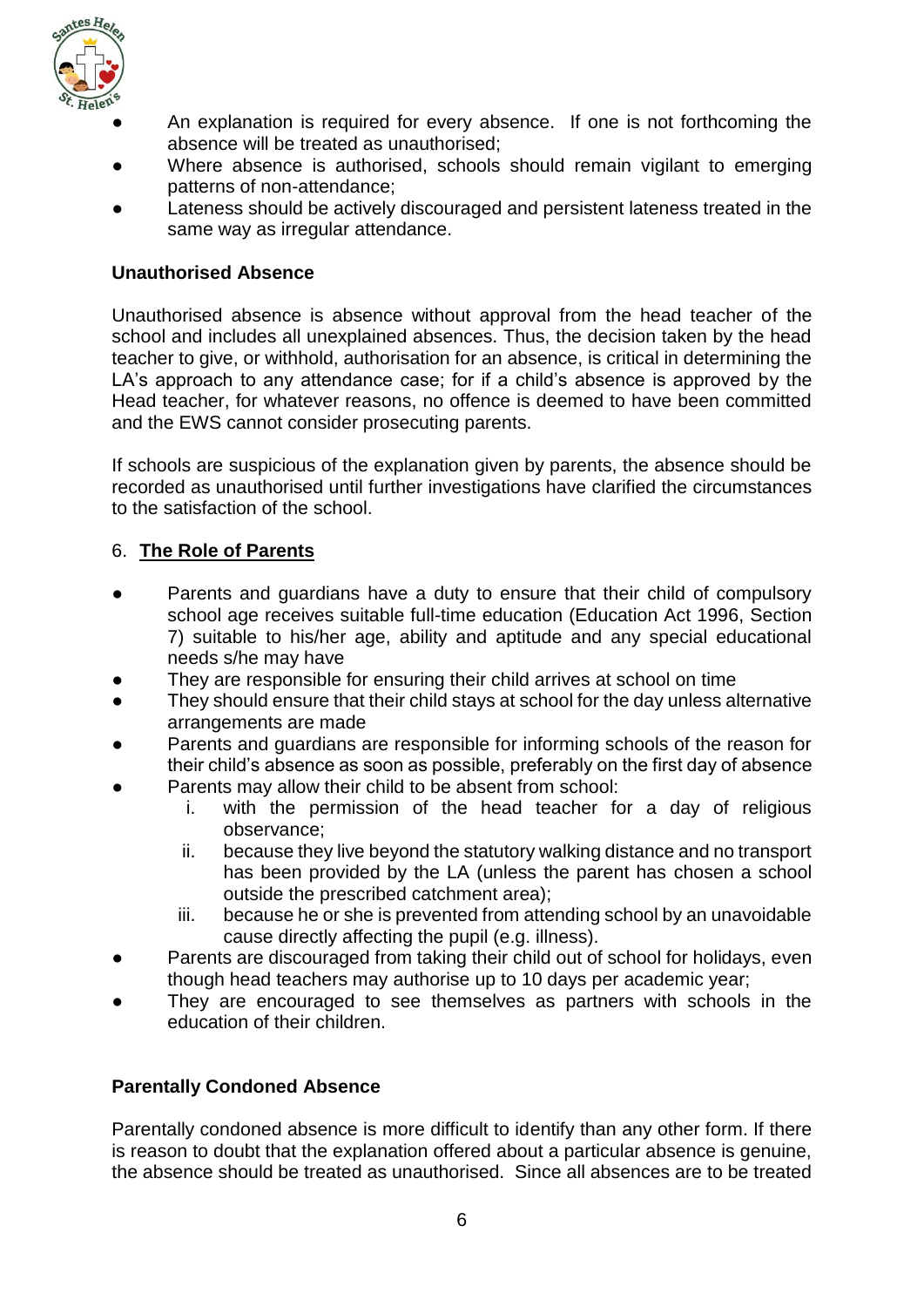

as unauthorised unless and until schools agree on a satisfactory explanation, it is important that schools have procedures, consistently applied, to pursue explanations and for amending registers (Welsh Assembly Circular 47/2006, p. 73). Such procedures would indicate a request for medical advice from the school nurse via the community medical officer regarding non-school attendance.

- Pupils are not expected to attend school when they are not well enough to do so whether as a result of short term, long term or recurring illnesses. However, they should not be kept away from school when they are well enough to go to lessons or when they have minor ailments which do not prevent them from taking part in their education. It would be useful to consider whether the ailment would keep parents and teachers away from work.
- Schools should have an established system in place to enable parents / carers to report their child's absence because of illness. It is reasonable for the school to ask the nature of the illness, ask the parent the expected length of absence and make arrangements for the parent to call the school again if the situation changes.
- Schools have the right to consider whether to accept the parent / carers position with regard to medical absence as there are occasions when parents report parentally condoned absence to the school as medical absence. If the school has concerns that the illness may not either be genuine or warrant the amount of absence accruing, the school may ask the parent to substantiate the illness by asking to see additional evidence such as a medical appointment card.
- However, staff should not request additional evidence every time pupils miss school due to illness. Restricting such requests to when the school has concerns that a pupil was not ill or that the illness was trivial and did not warrant time off reduces the administrative burden on schools. Schools and local authority staff should also be aware of the pressure they could place on doctors' appointment systems if they request a Doctor's Note every time pupils are ill. They should also be aware of the limited value that such notes have if a doctor did not treat the pupil for the illness.
- Schools should have a clear policy to address incidences of recurring absence where illness is given as a reason, but there are indications or concerns that this may not be the case. In some schools, 10 sessions of illness that appear unfounded can result in the pupil and parent or carer being offered an appointment with the school nurse.

# **Absence during term time**

Parents do not have an automatic right to withdraw pupils from school for a holiday. Parents are given term dates in advance and are expected to arrange holidays during school breaks. If parents wish to take their children on holiday during term time it is a legal requirement to apply for permission in advance from the head teacher. Such permission may be granted in accordance with arrangements made by the governing body of the school. Only in exceptional circumstances will the amount of leave granted exceed more than ten school days in any twelve month period.

Where parents fail to abide by the agreement reached with the school and keep a child away in excess of the agreed period or where parents fail to apply for permission, the time taken should be treated as an **unauthorised absence.**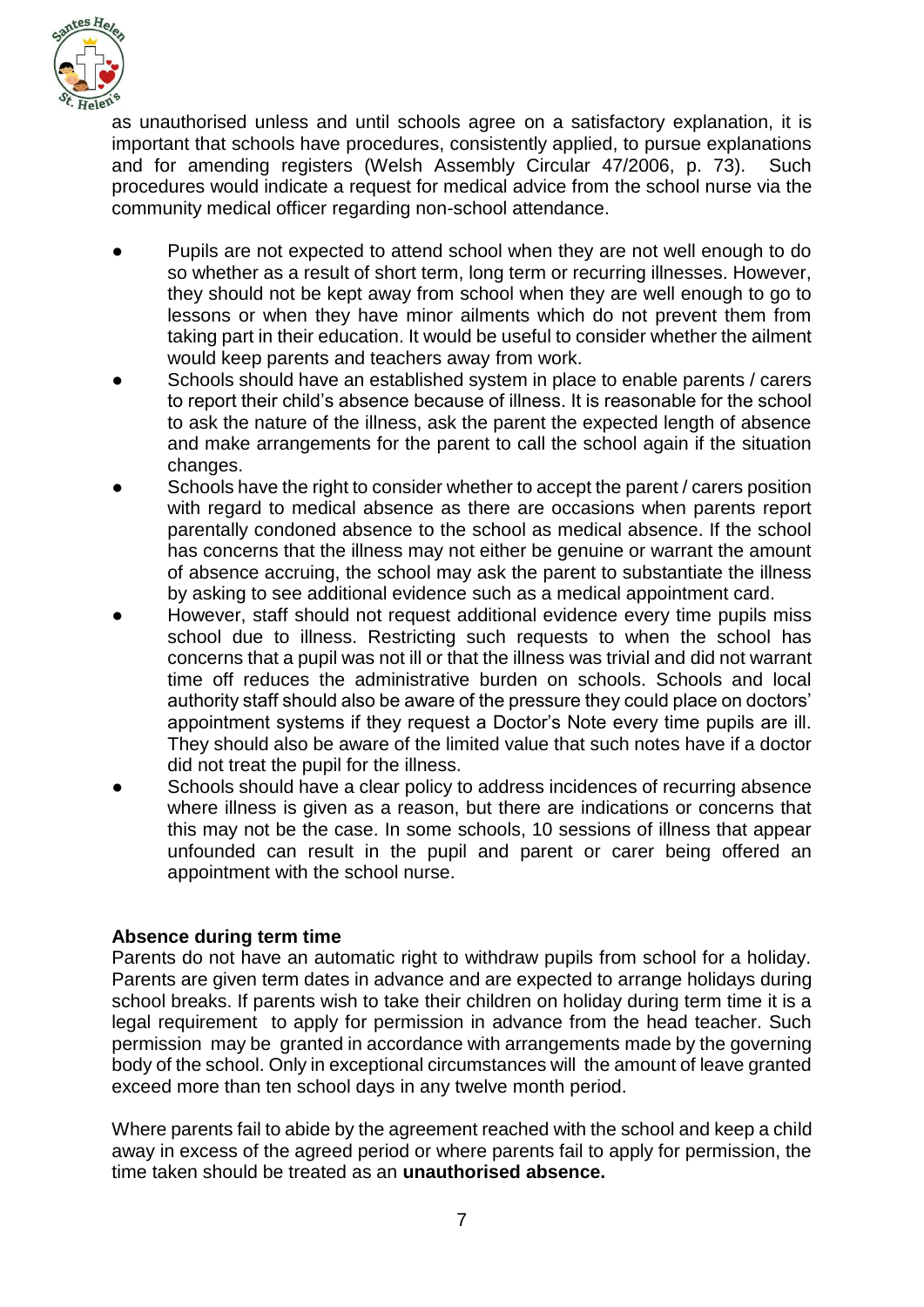

The Vale of Glamorgan Council advises all Governing Bodies not to authorise any holiday requests of more than 10 days during term time, except where there are exceptional and extenuating circumstances. The parent must make a strong case for taking a child away for more than two weeks a year. The following factors should be considered when assessing requests:

- Time of the proposed trip;
- length and purpose of the holiday;
- duration of the holiday and its impact on continuity of learning;
- circumstances of the family and parents' wishes;
- overall attendance pattern of the child.

Leave of absence of more than two weeks must be seen as exceptional. Schools should carefully explore with parents why such leave of absence is necessary.

If the head teacher considers there are exceptional circumstances, this may result in the school agreeing with the request and authorising the absence accordingly.

This means that holiday requests of more than 10 days during term time **will not be authorised** by the school unless there is agreement between the school and the parent/carer.

There is an expectation that parents and carers will abide by these arrangements in order to continue to secure the best possible educational outcomes for their child/children during their time in schools in the Vale of Glamorgan.

However, where parents fail to abide by the agreement reached with the school and keep a child away from school or where parents fail to seek permission, the time taken will be treated as an **unauthorised absence** in accordance with the application of this policy.

Where schools are experiencing difficulties with family holidays taken during term time, they may wish to:

- issue a letter on the matter to parents, requesting a meeting to discuss further; or
- contact the school EWO for advice and support.

All requests for holidays during term time should be in writing, which should be made by a parent / carer of the child even if they are not going on holiday with them. If the parent with whom the child lives does not give consent to the holiday, leave cannot be given lawfully by the school except by a court order.

#### **Extended overseas trips**

When making judgements about extended absence for pupils from minority ethnic families, schools should ensure that full account has been taken, not only of the Regulations and Welsh Assembly Government guidance, but also of the situation of minority ethnic families in general and the particular circumstances relating to each individual case. It is important that schools show an understanding of the parents'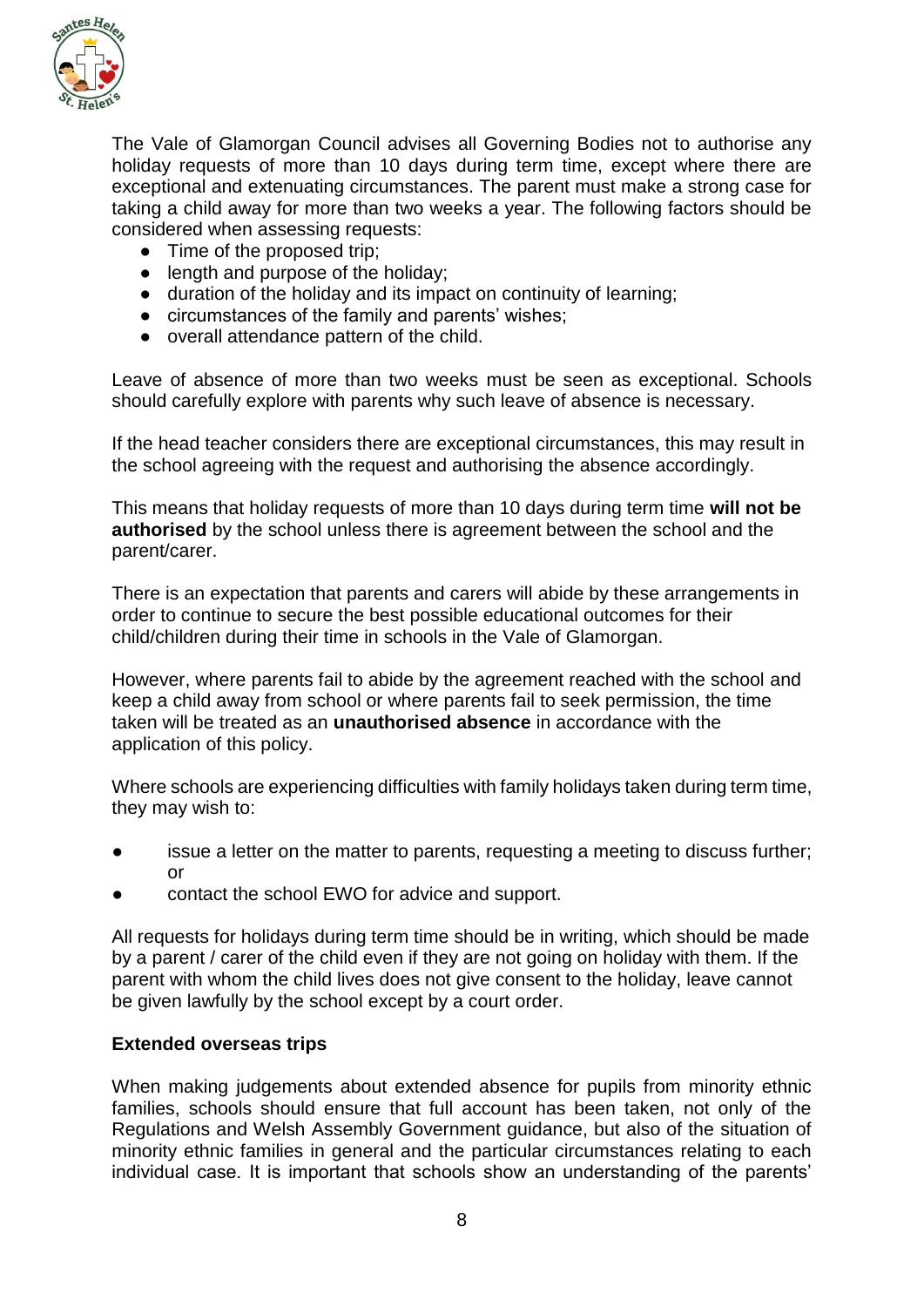

perspective even though the school may not be able to comply with a request for absence.

Schools should ensure that all parents are aware of the school's policy on absence.

In the case of minority ethnic parents, special care should be taken to ensure that the Regulations are fully explained and understood. Interpreters should be used if necessary or, where a number of parents are concerned, the school may wish to consider organising a special meeting for these parents.

Schools should take account of the following:

- a visit involving a family overseas has an entirely different significance from the normal associations with 'holiday' which is the category recognised by the Welsh Assembly Government;
- visits may be very important in terms of children's identity and self-esteem as they grow up;
- parents may feel that the planned visit outweighs the importance of their child's uninterrupted attendance at school - maintaining family links may involve greater significance and greater pressure in some societies than it does in the UK; and
- the reasons for parents making a visit may be similar to those for indigenous parents, e.g. family illness, bereavement, etc.

However, schools should explain to parents that:

- advance permission must be agreed:
- the absence should be planned carefully with the school;
- where possible, extended visits should be made during school holidays;
- holidays during examination time should be avoided at all costs;
- some children never catch up and will under-perform in examinations;
- their child's name may be removed from the register if he or she has not returned to school within ten school days of the expected date of return.

#### 7. **Overview of Roles and Responsibilities of Education Welfare Service:**

The EWS provide support to schools, pupils and parents to ensure regular attendance and address problems relating to absenteeism. The Service liaises with other agencies and provides an important link between home and school helping parents and teachers to work in partnership in order that pupils benefit from the educational opportunities available locally.

The EWS acts on behalf of the local authority in enforcing a parent's duty to provide appropriate education. The main function of the EWS is to improve overall attendance and pupil wellbeing and to reduce persistent absence in all schools and alternative education provision. However, in many instances the EWS also undertake other related duties, which may include:

regulating child employment and performance licences for school age children;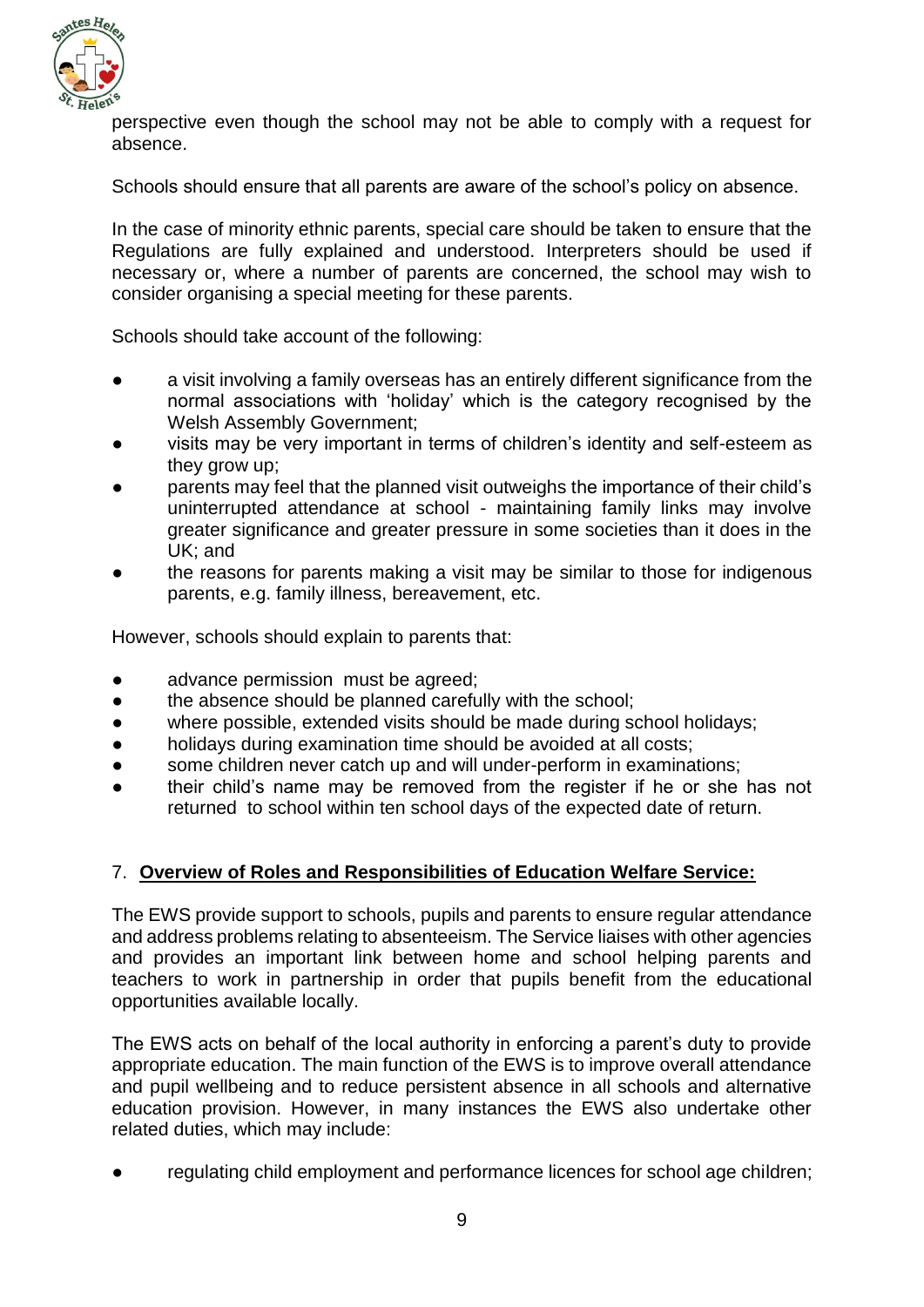

- regulating chaperone licences;
- helping to arrange alternative educational provision for individual pupils;
- advising on children being educated otherwise than at school: and
- advising on safeguarding children in education.

The main role of the EWS in the Vale of Glamorgan is to:

- contribute to the local authority and school's drive for school effectiveness;
- work in partnership with schools, pupils, parents and communities to ensure
- educational entitlement and regular attendance;
- link with a network of agencies providing education, health and social services for individuals with specific needs; and
- work effectively and proactively with school based staff to increase attendance, reduce absence and improve pupil wellbeing.

This is sought to be achieved through:

- promoting and supporting whole school attendance policies, particularly the Callio Strategy for Improving Attendance
- providing advice on proven good practice;
- working together with school staff, pupils, parents and relevant others on programmes designed to improve attendance level;
- undertaking individual work with pupils;
- undertaking family centred work;
- developing group work with pupils and parents;
- processing requests for Fixed Penalty Notices for Non-Attendance;
- initiating statutory proceedings on behalf of the LA.

Importantly, legal action to enforce attendance can only be taken by the Vale of Glamorgan Council through its EWS.

#### **Engaging and Working with Parents**

Parentally condoned absence is, in many ways, more difficult to identify than any other form of pupil absence. This form of absence is equally as damaging to the pupil's educational experience as any other form of absence. The parents, in many cases, perceive that they are keeping their child away from school for legitimate reasons. They may feel that they are protecting their child/children. It is essential when school staff feel that a pattern of non-attendance is emerging, they work closely with education, social and health support services to ensure the most appropriate and effective intervention is available to the pupil and parents.

Effective engagement is the bedrock on which all work with parents is built. Engagement should be underpinned by the values and principles that guide the work of the EWS. Key to this is respecting parents' rights and supporting them in meeting their responsibilities.

Parents of children from different cultures may feel that the school is not a safe or proper environment for their child. It is vital that schools investigate and endeavour to recognise cultural issues that may prevent a pupil from attending school. There are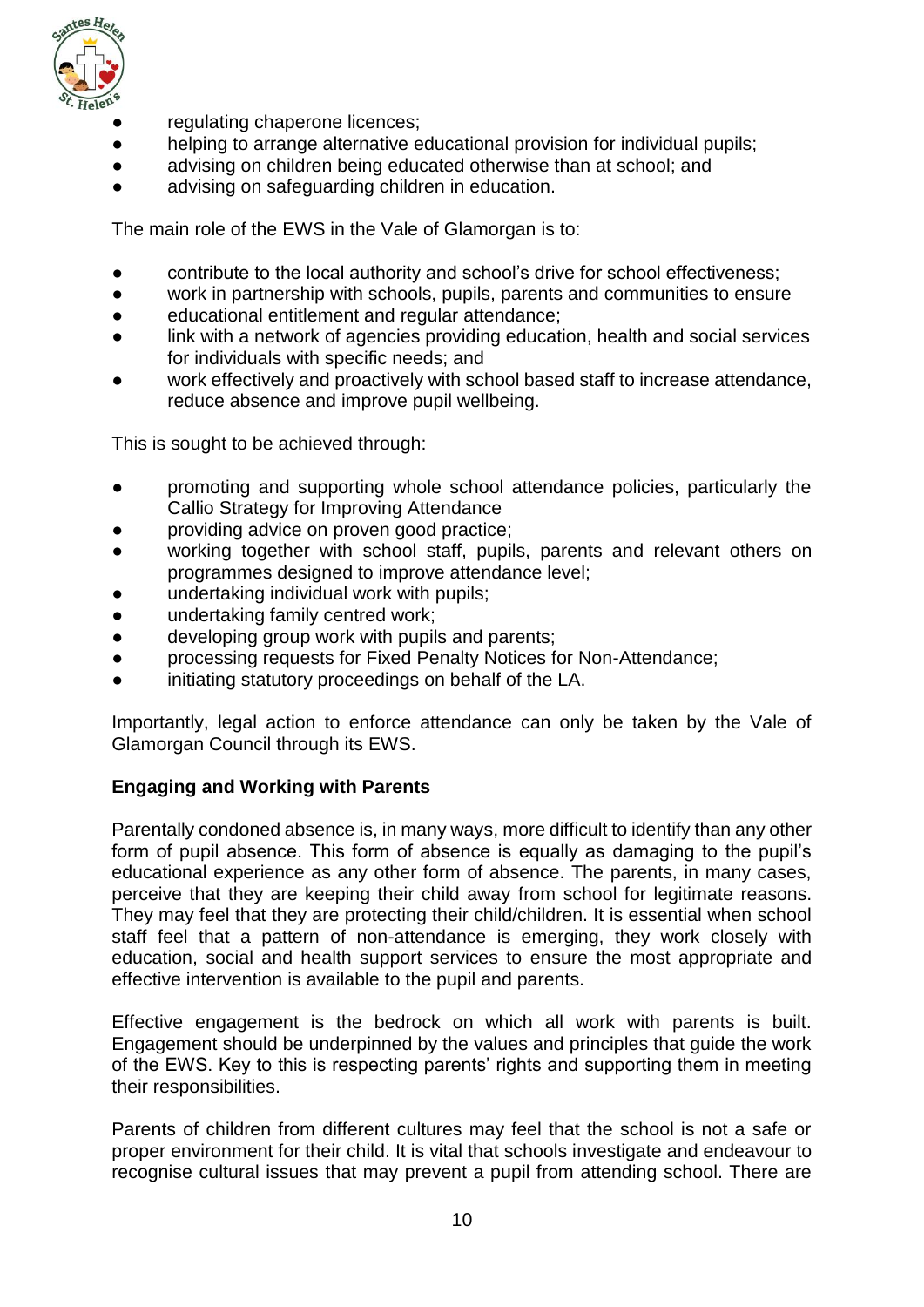

support services that will assist and advise schools and parents on ways forward when these difficulties arise.

A pupil's punctuality is a legal requirement and the parents / carers of a pupil who is persistently late are guilty of an offence. The law treats persistent lateness (after the close of the Register) in the same way as irregular attendance and parents can be prosecuted if late arrival is not resolved.

Parents can do a great deal to support the regular and punctual attendance of their children. In the Vale of Glamorgan we are committed to working with our parents and schools to support and encourage them to:

- take an active interest in their child's school life and work;
- attend, when possible, parents' evenings and other school events;
- ensure that their child completes his / her homework and goes to bed at an appropriate time;
- be aware of letters from school which their child brings home;
- ensure that their child arrives at school on time each day:
- ensure that their child only misses school for reasons which are unavoidable or justified, such as illness or days of religious observance;
- always notify the school as soon as possible preferably on the first morning of any absence;
- confirm this in writing when the child returns to school;
- to ensure family holidays do not take place during term-time; and
- talk to the school if they are concerned that their child may be reluctant to go to school.

The Callio Attendance Strategy sets out the following:

- a clear agreement between the school and the local authority Education Welfare Service on the actions to be taken by the school, the EWS and the Callio Coordinator;
- the amount of support that schools can expect based on clear criteria including staff responsible for attendance as well as the responsibilities of the school on the appropriateness and timeliness of referrals etc.

# 8. **The Role of the Local Authority**

Under section 437 of the Education Act 1996, the Vale of Glamorgan Council has a duty to ensure that a child for whom they are responsible is receiving a suitable education either by regular attendance at school or otherwise. Further information can be found in Section 4 of the 'Inclusion and Pupil Support' guidance document.

In September 2009 the Welsh Assembly Government commenced Section 436A of the Education and Inspections Act 2006 which requires that local authorities must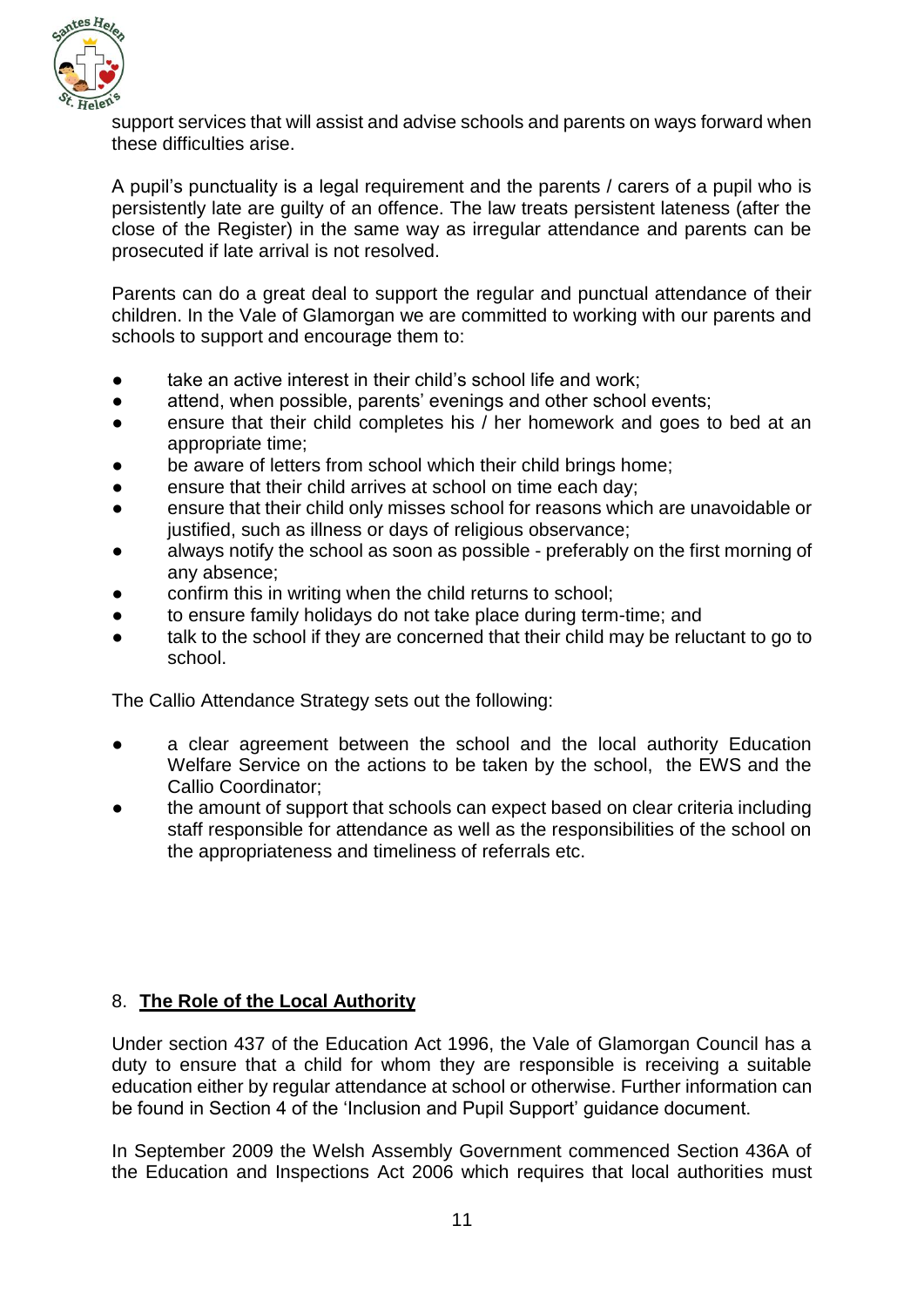

make arrangements to enable them to establish (so far as it is possible to do so) the identities of children residing in their area who are not receiving a 'suitable education'.

Implementation of the duty under section 436A should be integrated with the wider range of duties placed on local authorities, including the Children's Act 2004 (sections 25-29) and the Welsh Assembly Government's Safeguarding Children Working Together under the Children's Act 2004 that aims to improve outcomes, and safeguard and promote the welfare of children.

New legislation has empowered designated Vale of Glamorgan Council Education Welfare Officers to issue Fixed Penalty Notices (FPNs) to parents of children and young people who have unauthorised absence from school. The issuing of FPNs is the responsibility of the EWS in response to requests made by head teachers, their nominated deputies and the police. (See Code of Conduct – Fixed Penalty Notice for Non-Attendance at School).

A School Attendance Order (SAO) applies in cases when a parent of a child of compulsory school age fails to prove that the child is receiving suitable education and where the authority believes the child should attend school. A SAO may be used to direct a parent to send their child to a specified school, and should be used when a pupil is not on roll at any school. They are not intended for pupils who attend irregularly.

- The LA is charged in law with enforcing attendance.
- The LA can apply to the courts for an Education Supervision Order (Children Act 1989, Section 36) and where necessary can prosecute parents who fail to ensure their child's attendance at school (Education Act 1996, Section 444).
- The Education Welfare Service works on behalf of the LA with schools, Social Services, Youth Offending Service (YOS), the Police and other relevant agencies in helping parents and the LA to meet their statutory obligations on school attendance.
- The LA works with schools to develop whole-school policies to improve pupils` attendance at school.
- The LA liaises with the police in arranging and conducting truancy patrols when appropriate.

Information on pupils' attendance is monitored by the Inclusion Service. This data is used to support schools in increasing their attendance levels and decreasing their frequency of unauthorised absence, particularly in relation to vulnerable groups.

- All schools to make data available to the LA, ideally in electronic format.
- The LA will collate and analyse attendance data to provide an appropriate targeted provision of services.
- The figures are reported to the Directorate Management Team and considered by Scrutiny Committee, as part of the progress report of the directorate's service plans.
- The Governing Body of each school should review its attendance policy on a regular basis.

# 9. **Target Setting**